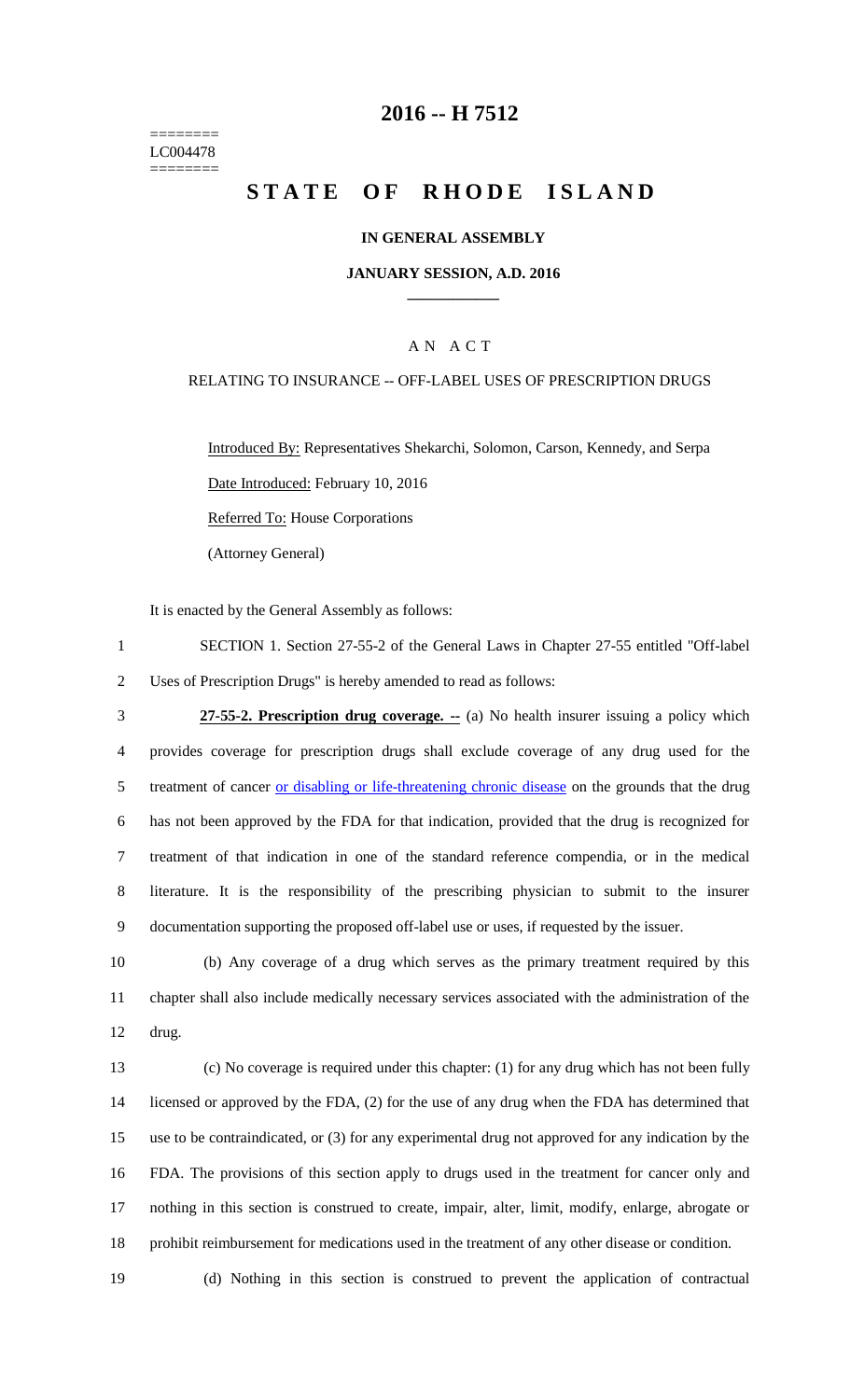- 1 deductibles or co-payment provisions or managed care review.
- 2 SECTION 2. This act shall take effect upon passage.

======== LC004478 ========